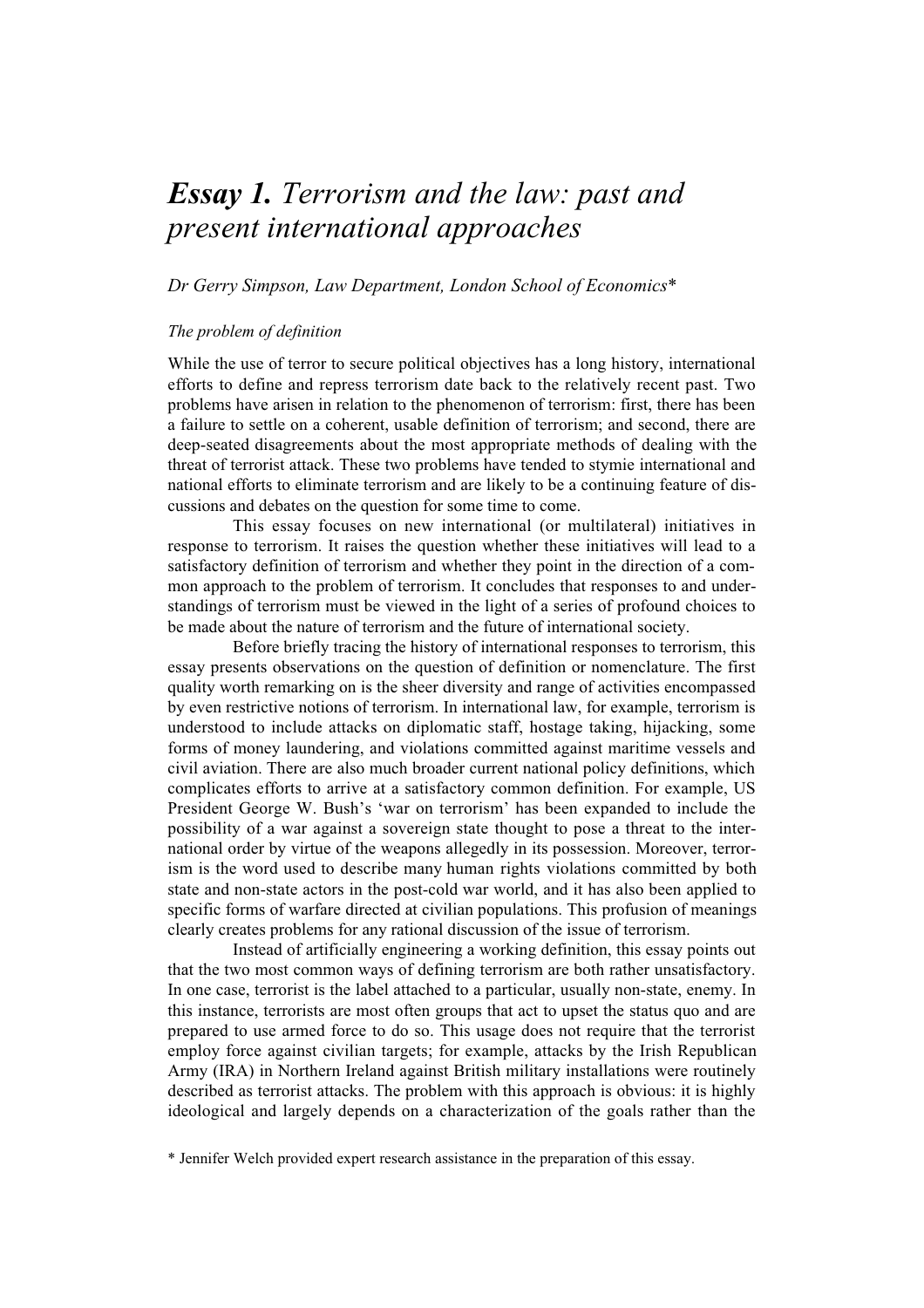#### 24 SIPRI YEARBOOK 2003

methods of terrorists or rebels (although the perfidious methods employed can be relevant). The alternative approach, one that makes method central, seems more auspicious, until one tries to apply it in practice. If terrorism really is only the indiscriminate or disproportionate use of violence against civilian targets, then much of what has been tolerated and sometimes celebrated in international society, such as the bombing of Dresden or the use of violence by the French resistance in World War II or of terrorism by the African National Congress in the 1980s, falls rather too readily into the category.

Ultimately, these general definitions of terrorism tend to be either underinclusive or over-inclusive. It is little wonder then that the UN's Policy Working Group on the United Nations and Terrorism decided not to devise a definition of terrorism before embarking on its detailed discussion of the practice.1

#### *Pre-2002 approaches*

In lieu of a definition of terrorism, five general approaches that were developed in the pre-2002 legal environment and were still highly relevant in 2002 might usefully be identified: (*a*) the establishment of *international conventions* designed to enhance international cooperation with a view to the suppression or elimination of terrorism; (*b*) the creation and enforcement of *human rights standards* designed to protect civilian populations from mass atrocity and the elaboration of a body of laws to be applied in times of armed conflict, some of which are designed to protect civilian populations from the worst effects of warfare; (*c*) the development of *domestic laws* and policing in relation to crimes of mass violence; (*d*) the emergence in customary international law of categories of offence over which all states shall have jurisdiction, that is, *universal jurisdiction*; and (*e*) self-defence, or *the use of military force by states* against terrorist organizations. Plainly, it is impossible to be comprehensive in describing or explaining these efforts, but at least one example from each category is provided below.

*International conventions.* The first international convention explicitly concerned with the suppression of terrorism was drafted by the League of Nations in 1937. Twenty-four states signed the 1937 Convention for the Prevention and Punishment of Terrorism,2 but an absence of ratifications meant that it did not enter into force and the international criminal court proposed in an annex to the convention was not created. The classic anti-terrorism conventions of the post-World War II era were more successful. These conventions were designed to promote cooperation between states and to ensure that criminal jurisdiction could be readily exercised over suspected terrorist acts. Most of them contain an *aut dedere aut judicare* clause requiring custodial states to either extradite or prosecute suspects.

Typical examples of such conventions are the 1963 Convention on Offences and Certain Other Acts Committed on Board Aircraft,3 the 1971 Convention for the

<sup>&</sup>lt;sup>1</sup> United Nations, Report of the Policy Working Group on the United Nations and Terrorism, UN document A/57/273–S/2002/875, 6 Aug. 2002, para. 9, available at URL <http://www.un. org/terrorism/>.

<sup>2</sup>*League of Nations Official Journal,* vol. 19 (1938), p. 23. India was the only state that ratified this convention.

<sup>3</sup> The convention was signed at Tokyo on 14 Sep. 1963. *United Nations Treaty Series*, vol. 704 (1963), p. 219, available at URL <http://untreaty.un.org/English/Terrorism.asp>.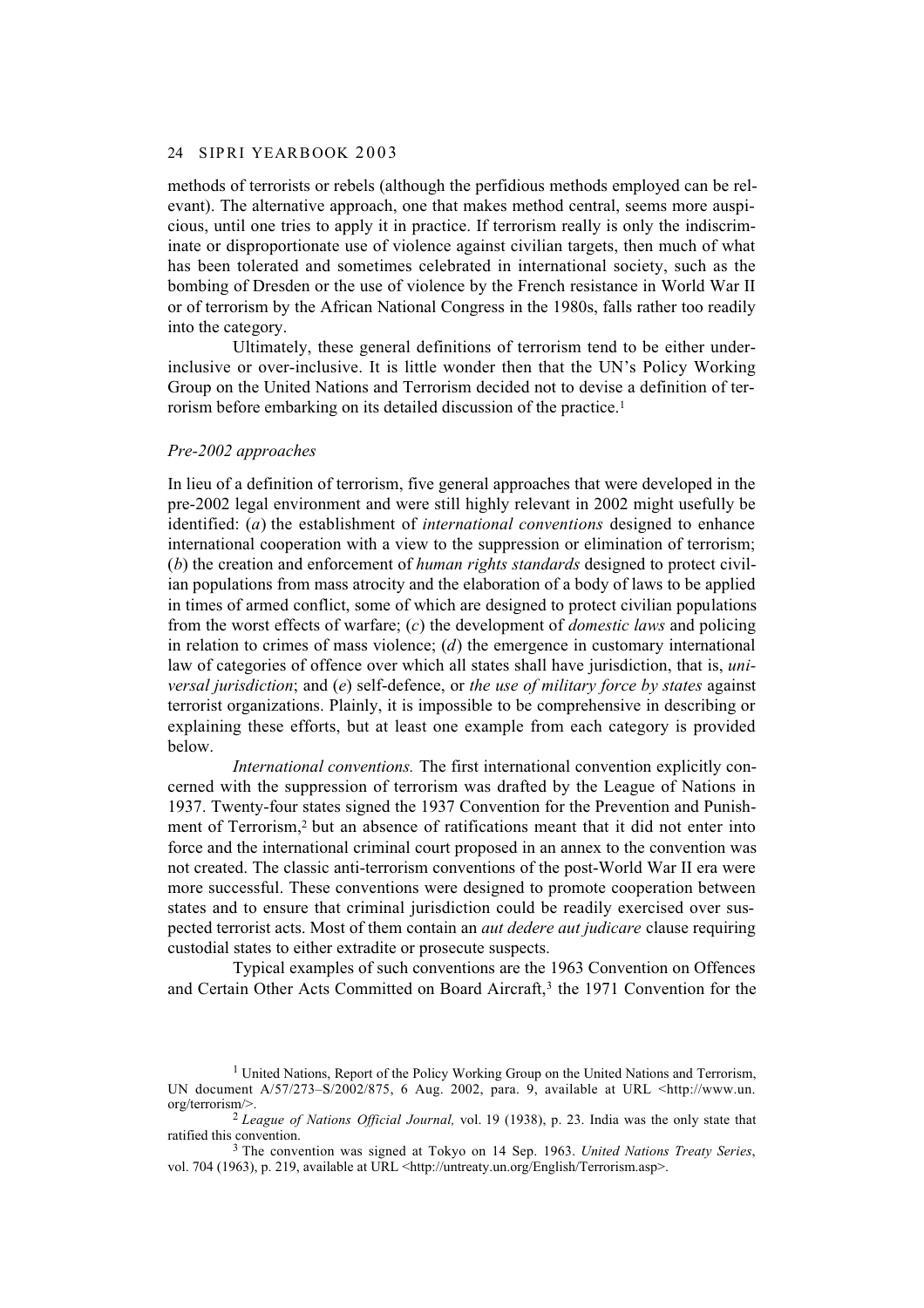#### TERRORISM AND THE LAW 25

Suppression of the Unlawful Seizure of Aircraft,<sup>4</sup> the 1970 Convention for the Suppression of Unlawful Acts against the Safety of Civil Aviation5 and its 1988 Protocol for the Suppression of Unlawful Acts of Violence at Airports Serving International Civil Aviation (Montreal Protocol),6 the 1979 International Convention against the Taking of Hostages,<sup>7</sup> the 1988 Convention for the Suppression of Unlawful Acts Against the Safety of Maritime Navigation,8 and the 1997 International Convention for the Suppression of Terrorist Bombings.<sup>9</sup> These conventions were successful because they defined specific types of offences (e.g., hostage taking) rather than general categories of criminal behaviour (e.g., terrorism).

Supplementing these general conventions were two other models. The first was the regional convention. In this regard, a number of European states or organizations have been in the vanguard of attempts to build regional structures aimed at preventing and punishing terrorism (e.g., the 1977 European Convention on the Suppression of Terrorism<sup>10</sup> and the 1978 Bonn Declaration on International Terrorism<sup>11</sup>). These instruments have been relatively effective tools in combating terrorism and, in the latter case, illustrate how administrative measures can be introduced to encourage further cooperation in the repression of terror. The second development arose in relation to the funding of terrorist organizations. This has, of course, become a major focus of attention since 2001, but the United Nations has long identified this as a problem for international order. The 1999 International Convention for the Suppression of the Financing of Terrorism12 was the product of work in this field.

*Human rights law and international humanitarian law.* In a sense, the whole human rights system is a part of counter-terrorism. The rights enumerated and elaborated in the 1966 International Covenant on Civil and Political Rights13 seek to protect human beings from violations of their basic rights to life, dignity and liberty. Campaigns of terror—whether instigated by states (as in Guatemala in the 1980s) or by non-state groups (as in Angola in the past three decades)—are often simply mass violations of fundamental human rights such as the right to life and to security.

<sup>4</sup> The convention was signed at The Hague on 16 Dec. 1970. *International Legal Materials*, vol. 10 (1971), Article 4.2, p. 1151, also available at URL <http://untreaty.un.org/English/Terrorism. asp>.

5 The convention was signed at Montreal on 23 Sep. 1971. *International Legal Materials,* vol. 10 (1970), Article 3.3, p. 133, also available at URL <http://untreaty.un.org/English/Terrorism.asp>.

6 The Montreal Protocol was signed at Montreal, Canada, on 24 Feb. 1988, available at URL <http://www.iasl.mcgill.ca/airlaw/public/aviation\_security/montreal1988.pdf>.

7 The convention was adopted by the UN General Assembly on 17 Dec. 1979. *International* Legal Materials, vol. 18 (1979), p. 1460, also available at URL <http://untreaty.un.org/English/ Terrorism/Conv5.pdf>.

8 The convention was signed at Rome on 10 Mar. 1988. *International Legal Materials*, vol. 27 (1988), p. 668, also available at URL <http://untreaty.un.org/English/Terrorism.asp>.

<sup>9</sup> The UN General Assembly adopted the convention in Resolution 52/164 on 15 Dec. 1997. *International Legal Materials*, vol. 37 (1998), p. 249, also available at URL <http://untreaty.un. org/English/Terrorism.asp>

<sup>10</sup> The convention was signed by the member states of the Council of Europe on 27 Jan. 1977. *International Legal Materials,* vol. 15 (1977), p. 1272, also available at URL <http://ue.eu.int/ejn/ data/vol\_b/4b\_convention\_protocole\_accords/terrorisme/090TEXTen.html>.

<sup>11</sup>The Bonn Declaration, stipulating a halt in air traffic to countries that do not extradite or prosecute terrorists, was signed by Japan, the USA and certain European states on 17 July 1978. *International Legal Materials,* vol. 17 (1978), p. 1285.

12 The convention was adopted by the UN General Assembly on 9 Dec. 1999. *International Legal Material,* vol. 39 (2000), p. 270, also available at URL <http://untreaty.un.org/English/ Terrorism.asp>.

 $13$  The conventant was adopted in UN General Assembly Resolution 2200A (XXI), 16 Dec. 1966—available at URL <http://www.unhchr.ch/html/menu3/b/a\_ccpr.htm>—and entered into force on 23 Mar. 1976**.**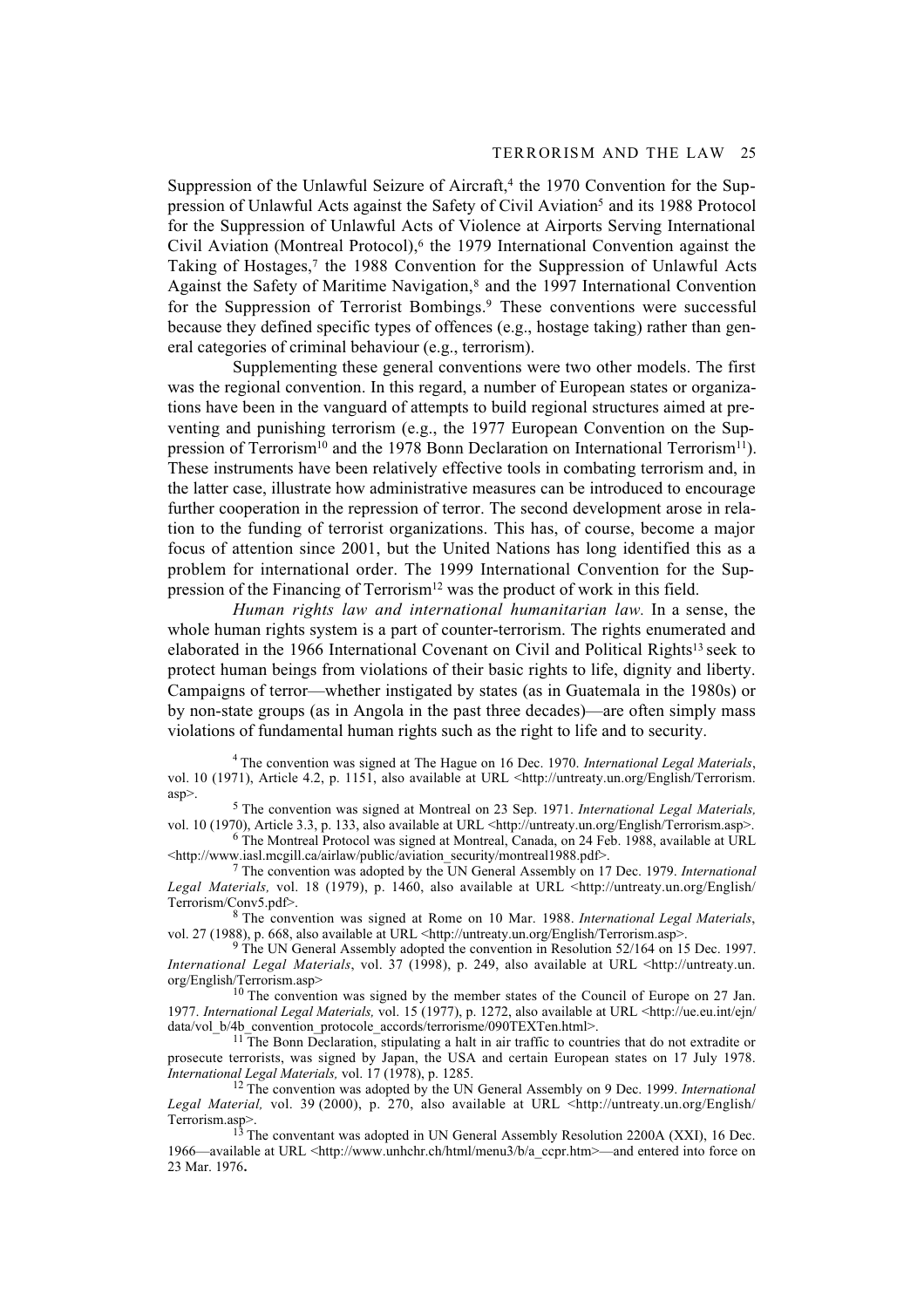#### 26 SIPRI YEARBOOK 2003

Alongside these human rights treaties there have been more fitful efforts to create international criminal tribunals to prosecute and try those individually responsible for such violations. The trials of the major German war criminals at the Nuremberg International Military Tribunal in 1945–46 promised to be the precursor to a fully-fledged international criminal law system, but this system, foundering on coldwar tension, remained in abeyance until the 1990s, when there was a proliferation of international war crimes tribunals.14

A body of law more closely associated with restrictions on the means open to states to act against terrorism is also itself partly dedicated to the prevention of terrorism in times of war. The 1949 Geneva Conventions and the two 1977 Protocols Additional to the Geneva Conventions<sup>15</sup> contain numerous provisions seeking to ameliorate the effects of war and discourage behaviour that has the effect of or is intended to terrorize civilian populations. Indeed, a basic principle of international humanitarian law is that the means of warfare are not to be regarded as unlimited. This principle, first stated in the regulations in the Annex to 1907 Hague Convention IV respecting the Laws and Customs of War on Land,16 has been elaborated in provisions for the protection of civilian populations from direct attack found in international humanitarian law. In particular, 1977 Protocol I Additional to the Geneva Conventions and relating to the Protection of Victims of International Armed Conflicts prohibits: 'Acts or threats of violence the primary purpose of which is to spread terror among the civilian population'. This sub-clause merely makes explicit the principles of humanity and discrimination that lie at the heart of *ius in bello* and make acts of terror a clear breach of the basic precepts of this body of law.17 Meanwhile, in the more conventional sense, terrorists are in effect unlawful combatants or unprivileged belligerents. For example, they fail to meet the conditions necessary for prisoner-of-war status under Article 4 of Geneva Convention (III).18

*Domestic legislation to suppress terrorism.* It is important to recognize that these measures remain at the core of states' efforts to tackle the problem of terrorism. Ideally, states would rather deal with terrorism at the state level and have frequently attempted to do just that. The United Kingdom, for example, historically regarded the Northern Ireland troubles as an internal affair (although the 1985 Anglo-Irish Agreement<sup>19</sup> changed this somewhat). In both the UK and the USA quite intrusive and

<sup>14</sup> See e.g. the International Criminal Tribunal for the Former Yugoslavia (ICTY), established in 1993, at URL <http://www.un.org/icty/>; the International Criminal Tribunal for Rwanda (ICTR), established in 1994, at URL <http://www.ictr.org/>; the Special Court for Sierra Leone, established on 16 Jan. 2002, at URL <http://www.sierra-leone.org/specialcourtstatute.html>; and the International Criminal Court (see the Rome Statute, UN document A/CONF.183/9, 17 July 1998, at URL <http://www.un.org/law/icc/statute/romefra.htm>.

<sup>&</sup>lt;sup>15</sup> Protocol I on the Protection of Victims of International Armed Conflicts, and Protocol II on Victims of Non-International Armed Conflicts. International Committee of the Red Cross (ICRC), *Protocols Additional to the Geneva Conventions of 12 August 1949, Resolutions of the Diplomatic Conference, Extracts from the Final Act of the Diplomatic Conference* (ICRC: Geneva, 1977), also available at URL <http://www.icrc.org/Web/Eng/siteeng0.nsf/iwpList74/77EA1BDEE20B4CCDC1256 B6600595596>.

<sup>16</sup> Scott, J. B. (ed.), *The Hague Conventions and Declarations of 1899 and 1907* (Oxford University Press: New York, 1918), available at URL <http://www.icrc.org/ihl.nsf/385ec082b509e 76c41256739003e636d/1d1726425f6955aec125641e0038bfd6?OpenDocument>.

<sup>&</sup>lt;sup>17</sup> 1977 Protocol I Additional to the 1949 Geneva Conventions and relating to the Protection of Victims of International Armed Conflicts (note 15), Article 51.

<sup>&</sup>lt;sup>18</sup> The 1949 Geneva Convention (III) relative to the Treatment of Prisoners of War, which entered into force on 21 Oct. 1950, is available at URL <http://193.194.138.190/html/menu3/b/91.htm>.

<sup>&</sup>lt;sup>19</sup> The 1985 Anglo-Irish Agreement is available at URL <http://cain.ulst.ac.uk/events/aia/ aiadoc.htm.htm>.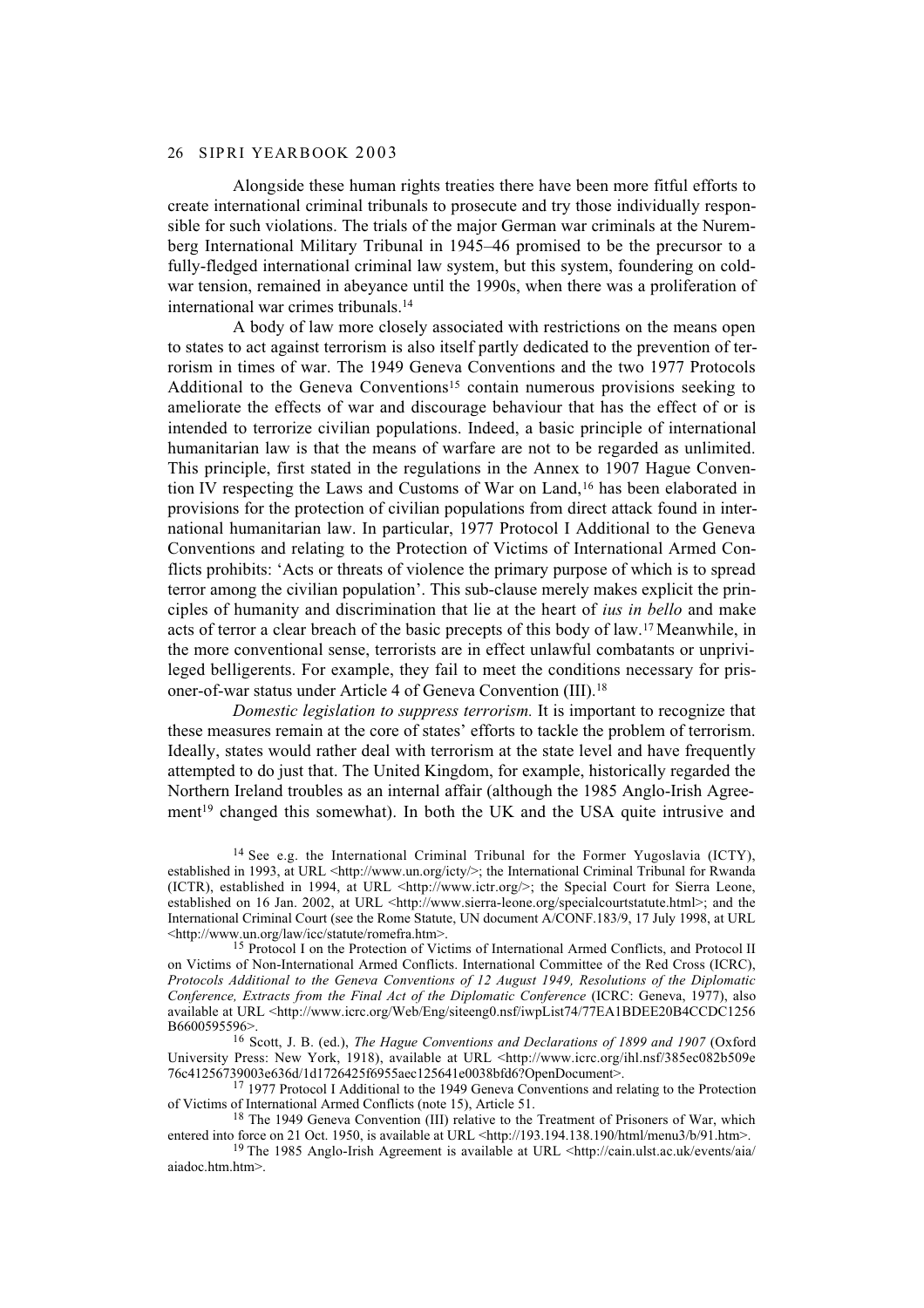wide-ranging powers have been given to the authorities to pre-empt or forestall terrorist activities in instruments such as the US Anti-Terrorism and Effective Death Penalty Act of 1996<sup>20</sup> and the British Anti-Terrorism Act of 2000.<sup>21</sup>

*Universal jurisdiction.* Although states have tended to focus on the establishment of new treaty regimes, there are certain powers or sources of jurisdiction available under customary international law. Clearly, a state has the right to exercise jurisdiction over terrorist offences committed on the territory of that state or against the nationals of that state. However, terrorist offences do not fall under the general category of particularly heinous acts giving rise to universal jurisdiction, that is, jurisdiction exercisable by all states regardless of any nexus between the state and the acts in question. Possible parallels between piracy (a crime giving rise to universal jurisdiction) and terrorism are discussed below.

*The use of force and the UN Charter.* The 1945 Charter of the United Nations outlaws the use of force in situations not covered by self-defence under Article 51 or collective security authorized under Chapter VII.<sup>22</sup> This area of law, known as *ius ad bellum*, is relevant to the discussion on terrorism for three reasons.

First, the project to constrain the range of legitimate means of warfare is also a project to prevent and eliminate terrorism since there is no doubt that a secondary effect (and sometimes a primary purpose) of war is to create terror among civilian populations. To this extent, one might say that terrorists use some of the same methods, with similar goals, that are regarded by the laws of war as war crimes when employed by state actors.

Second, the UN Charter restricts the sort of activities that states are permitted to engage in as part of an anti-terrorism campaign. For example, it was widely argued that the US attacks on Libya in 1986 and on Sudan in 1999 were illegal under the laws regulating the use of force since they did not meet the requirements of selfdefence, nor were they authorized by the UN Security Council.23 No doubt, at some level such attacks are an effective means of combating terrorism, but the law is an instrument of constraint as well as a potential 'weapon' in counter-terrorism and such attacks may need to be discouraged as part of a wider imperative to reduce the incidence of armed force in international society.

Third, and perhaps most importantly, the UN Charter does permit the use of force in cases of self-defence where terrorist attacks rise to the level of an armed attack. The United States took this view after the attacks of 11 September 2001.24 The UN Charter also envisages action by the Security Council to deter and punish terrorist acts, and since 2001 the Council has become much more active in anti-terrorist activities. It is now clear that the Council regards certain forms of terrorism as a threat to the peace, and in Security Council Resolution 1373<sup>25</sup> it established a Counter-Terror-

<sup>25</sup> UN Security Council Resolution 1373, 28 Sep. 2001, available at URL <http://ods-ddsny.un.org/doc/UNDOC/GEN/N01/557/43/PDF/N0155743.pdf?OpenElement>. See also UN Security

<sup>20</sup> Codified in Title 28, U.S.C., section 1605 ff., reproduced in *International Legal Materials*, vol. 36 (1997), p. 759. See also the Australian Criminal Code Act (Amendments) (1995) at URL  $\text{thtn:}/\text{scaletext.law.gov.au/html/pasteact/1/686/top.htm}$ . For details of other national initiatives see United Nations, **'**Reports from member states pursuant to paragraph 6 of Security Council Resolution 1373 (2001)', URL <http://www.un.org/Docs/sc/committees/1373/1373reportsEng.htm>.

<sup>21</sup> See URL <http://www.homeoffice.gov.uk/terrorism/>.

<sup>&</sup>lt;sup>22</sup> For the UN Charter see URL <http://www.un.org/aboutun/charter/>.

<sup>&</sup>lt;sup>23</sup> See, e.g., draft Security Council Draft Resolution condemning air strikes (vote 11–4: majority in favour, but vetoed by the USA, the UK and France). UN document S/PV.2682, 21 Apr. 1986.

<sup>24</sup> See also the NATO invocation of Article 5 of the 1949 North Atlantic Treaty, URL <http://www.nato.int/docu/basictxt/treaty.htm>.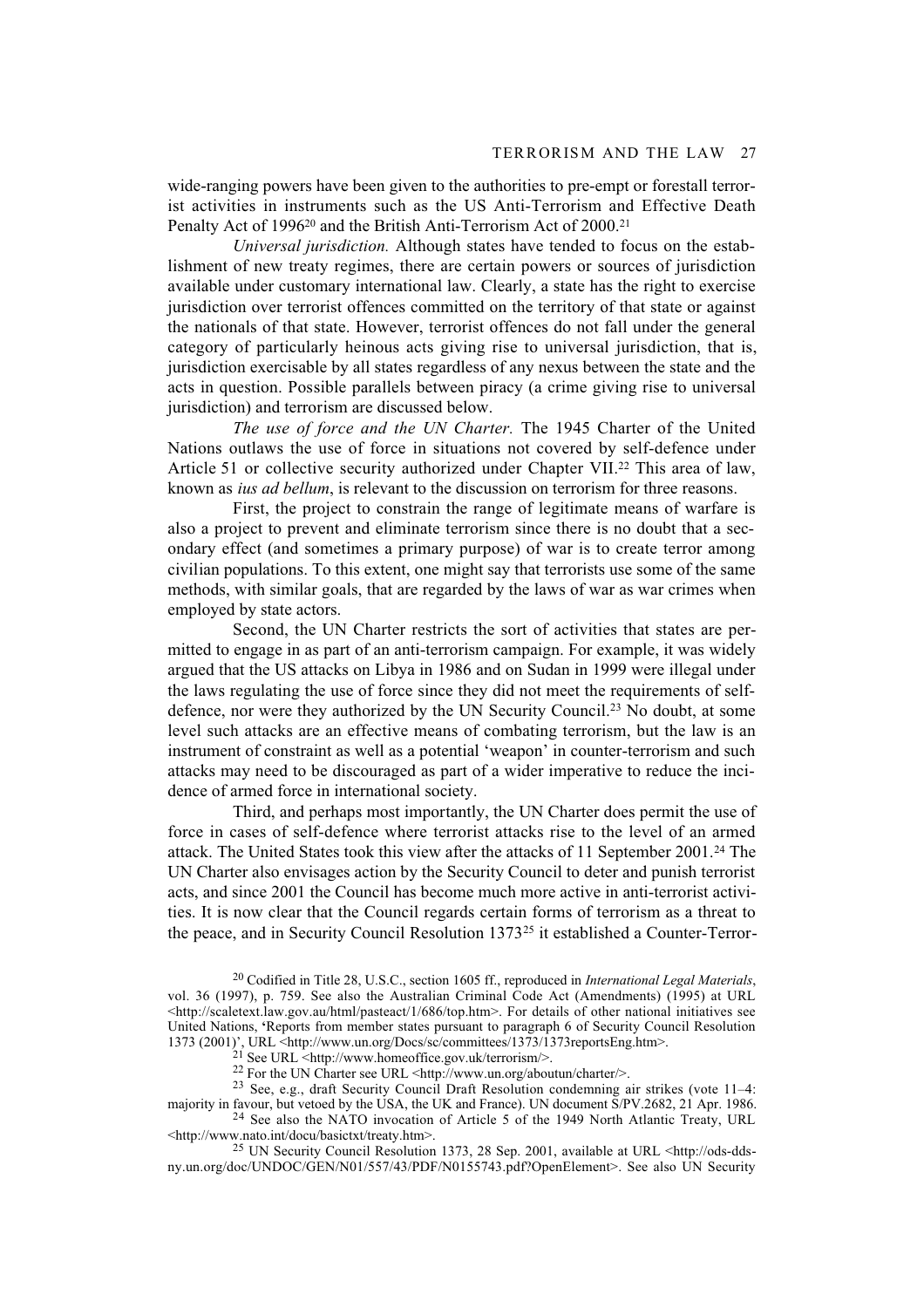#### 28 S IP RI YEARBOOK 2003

ism Committee to monitor the activities of states in suppressing this threat to international peace and security.26

## *Developments in 2002*

Having established the areas of law relevant to a discussion of terrorism, some of the developments in 2002 are discussed under each of these headings below.

*International conventions.* Perhaps the most notable development in treaty law in 2002 was the entry into force on 10 April of the 1999 Convention for the Suppression of the Financing of Terrorism. This convention had 64 states parties as of 1 January 2003, including France, the UK, the USA and Russia, four of the five permanent members of the UN Security Council.27 In addition to the fact that it includes a definition of terrorism, it is notable for a number of provisions that strike at the funding of terrorist organizations. Article  $2(1)(b)$  of the convention describes terrorism as 'Any act intended to cause death or serious bodily injury to a civilian, or to any other person not taking an active part in the hostilities in a situation of armed conflict, when the purpose of such an act, by its nature or context, is to intimidate a population, or to compel a government or international organization to do or abstain from doing any act'. The convention also sets out the elements of the specific offence (this includes sponsoring terrorists or raising monies for them and could cover some of the activities of Irish Northern Aid, NORAID,28 in relation to the IRA) as well as providing a broader basis for the exercise of jurisdiction of states than that found in many other conventions.29 Other, *regional* initiatives occurring since 2001 include the European Union's Council Framework Decision of 13 June 2002 on combating terrorism and the 2002 Inter-American Convention Against Terrorism.30

*Human rights law and international humanitarian law.* An important development in 2002 in this area was the entry into force of the Rome Statute, establishing the International Criminal Court  $(ICC)$ .<sup>31</sup> The ICC, based in The Hague, has jurisdiction over individuals (including officials and heads of state) who are accused of having committed certain crimes laid out in Article 5 of the Statute. Genocide, crimes against humanity and serious violations of the laws of war are each crimes of terror in the broadest sense. They involve human practices which have the effect of sowing terror among both civilian populations and/or combatants. The ICC can thus be viewed as an enforcement arm of the human rights system and as a further method of punishing acts of terrorism. A number of delegations (notably the Israeli and Turkish delegations), during the drafting of the Statute at the 1998 Rome Conference, pushed for the inclusion of a crime of 'terrorism'. This proposal was rejected because of various definitional difficulties alluded to above. However, it remains the case that ter-

Council Resolution 1438, at URL <http://www.un.org/terrorism/sc.htm> (describing the Bali bombing as a threat to international peace and security).

26 For the Counter-Terrorism Committee see also chapter 1 in this volume.

<sup>27</sup> For the list of signatures and ratifications, see URL <http://untreaty.un.org/ENGLISH/ Status/Chapter\_xviii/treaty11.asp>.

<sup>28</sup> See the NORAID Internet site at URL <http://www.noraid.com/>.

29 Brandon, B., 'Recent developments in the law on terrorism', unpublished, on file with author.

30 See EU Council Decision (2002), URL <http://europa.eu.int/smartapi/cgi/sga\_doc? smartapi!celexapi!prod!CELEXnumdoc&lg=EN&numdoc=32002F0475&model=guichett>; and UN General Assembly Resolution 1840, 3 June 2002, Inter-American Convention Against Terrorism, URL <http://www.oas.org/xxxiiga/english/docs\_en/docs\_items/AGres1840\_02.htm>.

 $31$  For a discussion of the ICC see appendix 3A in this volume. The Rome Statute entered into force on 1 July 2002 and is available at URL <http://www.un.org/law/icc/>.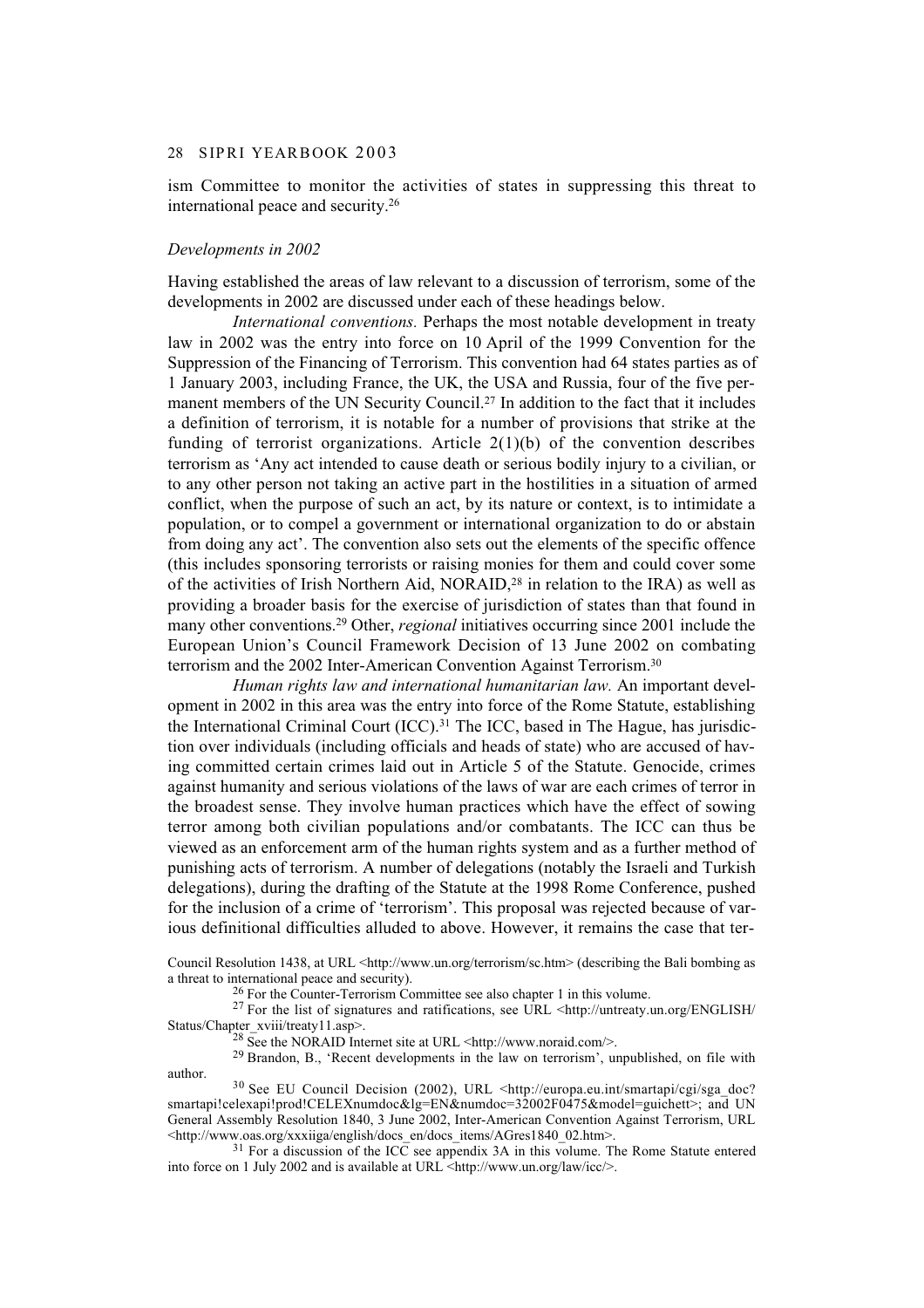rorist outrages such as the destruction of the World Trade Center in 2001, the Baghdad cafe bombing in 1998 and the Oklahoma bombing in 1995 can be conceived of as crimes against humanity (thus bringing them within the scope of the Rome Statute) because they represent widespread or systematic attacks on a civilian population.

*Domestic law.* Under Article 17 of the Rome Statute, municipal legal orders are given primacy over the International Criminal Court. It is only when these domestic legal systems are 'unable or unwilling' to investigate and prosecute suspects that the ICC can step in. In 2002 a whole raft of anti-terrorist provisions were introduced into domestic law. For example, in the UK, the Anti-Terrorism, Crime and Security Act of 2001 entered into force. In the USA, the Uniting and Strengthening America by Providing Appropriate Tools Required to Intercept and Obstruct Terrorism Act of 2001 (the USA Patriot Act) became operational and the Homeland Security Act of 2002 came into force.32

*Universal jurisdiction.* The Convention for the Suppression of the Financing of Terrorism has widened the possible bases for asserting jurisdiction over terrorist offences, but the customary law position remains unchanged. While universal jurisdiction can be exercised over analogous offences such as genocide or crimes against humanity, terrorism itself does not give rise to universal jurisdiction. However, and this is offered as a suggestion rather than a statement of law, perhaps terrorists are simply pirates and like pirates can be subjected to a form of universal jurisdiction. Piracy is important because it provides international criminal law with a metaphor and with an originating point for the exercise of universal jurisdiction. Scattered throughout the jurisprudence of war crimes is the idea that the war criminal, like the pirate, is an enemy of mankind —'*hostis humanis*'—operating outside the bounds of law and outside the jurisdiction of national law engaging in *a form* of killing or plundering that is not just unacceptable but universally deplored.

In *Republic of Bolivia v Indemnity Mutual Marine Insurance Company Limited,* a case involving an insurance claim the success of which depended on the characterization of a certain group of rebels as pirates, defence lawyers argued that pirates were essentially 'criminals at war with society generally' and that mere rebels or insurgents did not fall into this category.33 It was noted that the leader of El Acre, a revolutionary group in Bolivia, was '[n]ot only *not* the enemy of the human race but he is the enemy of a particular state'. The implication behind this and later work on piracy is that terrorists who are at war with the international community generally may fall into the category of pirates. Malvina Halberstam has suggested that this quality may allow for the exercise of universal jurisdiction over terrorists *qua* pirates and may also permit enforcement action on the high seas against such terrorists.<sup>34</sup>

*The use of force.* The view of terrorists as enemies of humankind intersects rather well with the current rhetoric and policy of the Bush Administration. President Bush himself warned in October 2001 that: 'Every nation has a choice to make. . . . If any government sponsors the outlaws and killers of innocents, they have become

<sup>32</sup> The British Anti-Terrorism, Crime and Security Act is available at URL <http://www. hmso.gov.uk/acts/acts2001/20010024.htm> and the USA Patriot Act at URL <http://www.epic.org/ privacy/terrorism/hr3162.html>. See also the US Anti-Terrorism and Effective Death Penalty Act 1996, codified in Title 28, U.S.C. section 1605 ff, reproduced in *International Legal Materials*, vol. 36 (1997), p. 759; and the US Homeland Security Act of 2002, Public Law no. 107-296, available at URL <http://www.ars.usda.gov/newla/homeland\_security.pdf>.

<sup>33</sup>*Republic of Bolivia v. Indemnity Mutual Marine Assurance Co*. (1909), *King's Bench*, vol. 1 (1909), p. 785.

 $34$  Halberstam, M., 'Terrorism on the high seas: the achille lauro, piracy and the IMO convention on maritime safety', *American Journal of International Law*, vol. 82 (1988), p. 269.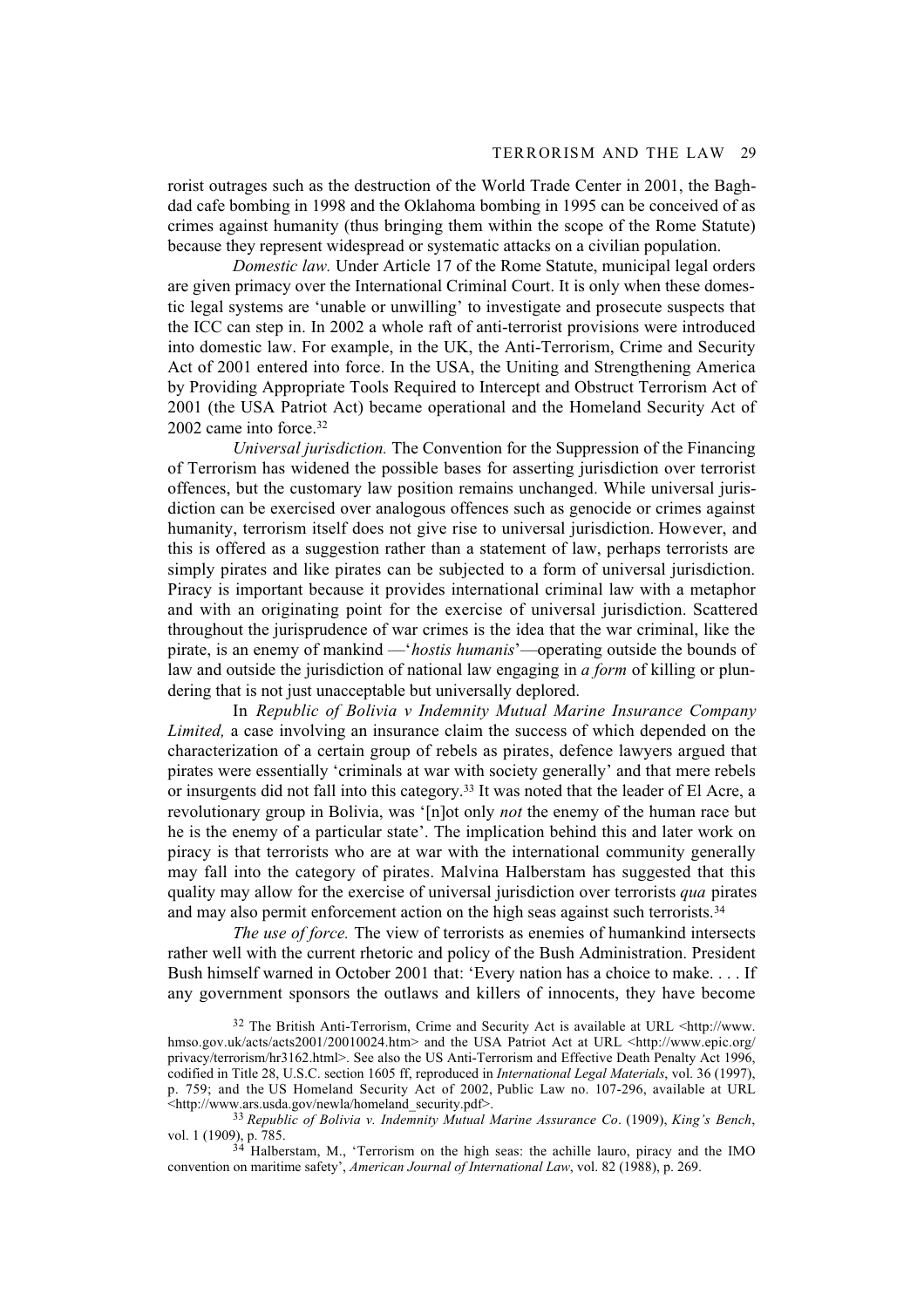#### 30 S IP RI YEARBOOK 2003

outlaws and murderers, themselves'.35 The US administration has secured domestic legal power to strike at terrorists using military force wherever these terrorists may be located,<sup>36</sup> but what is the position under international law? This general assertion of a right to strike terrorists using a form of precautionary self-defence runs counter to the present legal position on self-defence, which requires either a pre-existing armed attack or at least a need to use self-defence in circumstances where a threat is 'instant, overwhelming, leaving no choice of means, and no moment of deliberation'.37 Neither of these tests has been met in the case of responses to possible terrorist attacks.38

In 2002, then, there was an articulation of a fresh approach to self-defence which, if it were to be accepted by other states, could dramatically expand the range of cases in which military force is acceptable.39

Meanwhile, on the multilateral front, the UN Security Council has continued to adopt a stronger approach to the problem of terrorism. It declared the bombing on Bali in 2002 to be a threat to the international peace and security only days after the attack, and the Anti-Terrorist Committee established by the Security Council has continued to monitor the compliance of states with the various requirements set out under Resolution 1373 (e.g., the freezing of financial assets, and the criminalization in domestic law of terrorist funding and financing).

In short, innovation has been a feature of efforts to tackle the post-11 September 2001 problems of terrorism, with the instruments and in the legal framework of the law.

#### *Four dichotomies*

There seem to be four dichotomies at work in efforts to define and respond to terrorism.

First, there is the possibility of tension (as well as symbiosis) between the international and domestic spheres. This is reflected in the debates about terrorism and, in particular, the disagreements over whether terrorists ought to be prosecuted before specially constituted international tribunals or before national courts (martial or federal, in the case of the USA).40

Second, the response to terrorism has moved between viewing terrorism as a problem of war involving principles on the use of force and rules of international humanitarian law and conceiving of it as a problem of peace to be resolved through

<sup>38</sup> The national security strategy of the United States of America', Sep. 2002, URL <http:// www.whitehouse.gov/nsc/nss.html>. See chapter 1 in this volume for a discussion of the pre-emption concept within this strategy.

<sup>39</sup> For a detailed consideration of this question see Simpson, G., *Great Powers and Outlaw States in the International Legal Order* (Cambridge University Press: Cambridge, 2003), chapter 11.

40 Wedgwood, R., 'Tribunals and the events of the 11th September', *ASIL Insights,* Dec. 2001, available at URL <http://www.asil.org/insights/insigh80.htm>.

<sup>35</sup> Bush**,** G., 'Address to the Nation announcing strikes against Al Qaida training camps and Taliban military installations', 7 Oct. 2001, available at URL **<**http://www.whitehouse.gov/news/ releases/2001/10/20011007-8.html>.

<sup>&</sup>lt;sup>36</sup> In 2001 President Bush gained the approval of Congress to use all necessary and appropriate means to combat terrorism ('the President is authorised to use all necessary and appropriate force against those nations, organisations or persons . . . he determines planned, authorized, committed or aided the terrorist attacks . . . or harboured such organisations or persons'). Authorization for Use of Military Force, Public Law no. 107-40, 115 Stat. 224 (18 Sep. 2001), available at URL <http://www. counterterrorismtraining.gov/leg/>.

<sup>37</sup> The Caroline Case, *British and Foreign State Papers*, vol. 29 (1841), pp. 1137–38, and vol. 30 (1842), pp. 195–96.